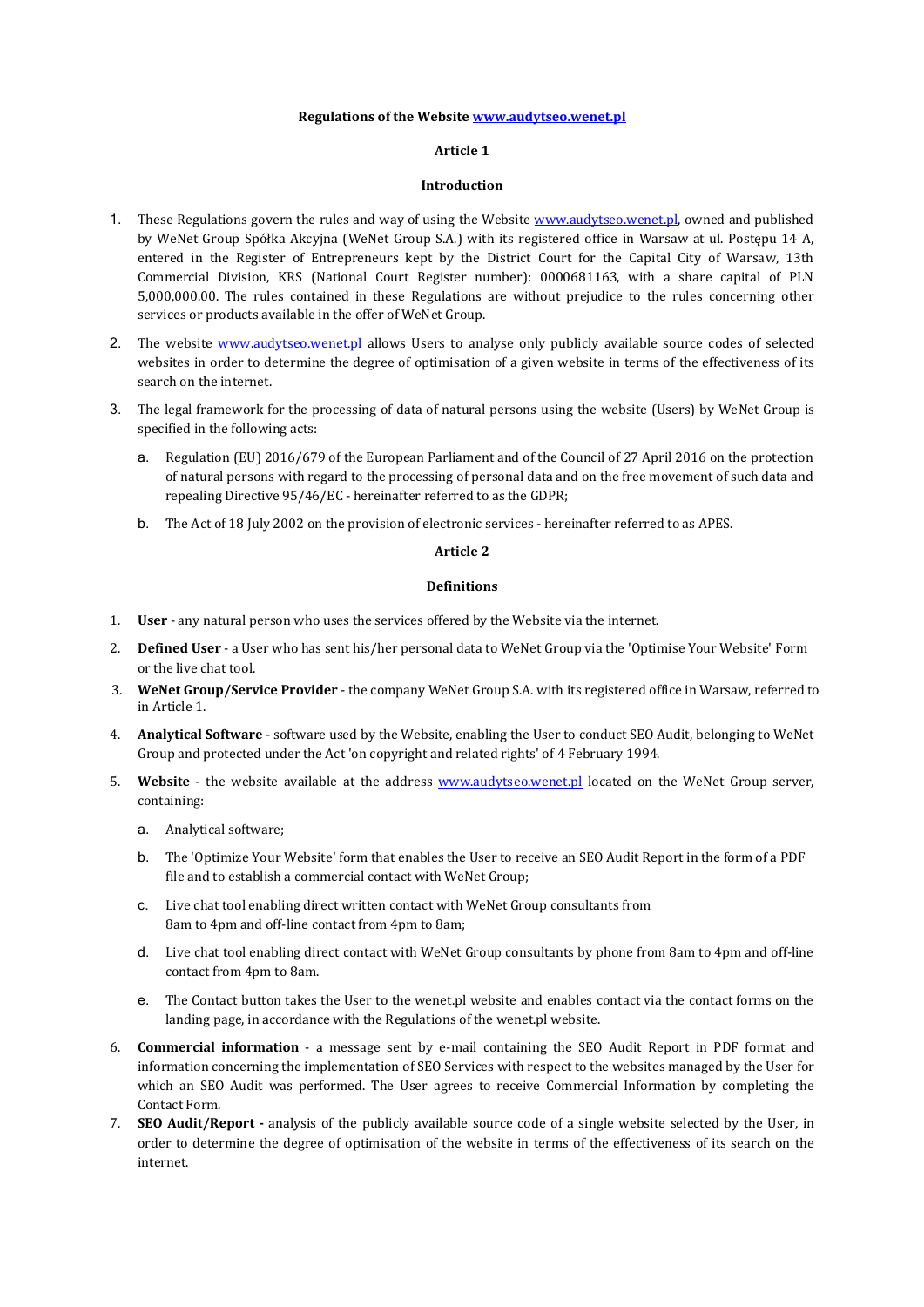- 8. SEO Audit Report/Report the result of the audit presented to the User on the screen of his/her end device or sent to the User at his/her request by e-mail in the form of a PDF file. The SEO Audit Report in the form of a PDF file contains more information than the SEO Audit Report presented on the screen of the end device, including substantive descriptions of each Audit criterion checked.
- 9. End device computer, tablet or telephone connected to the internet, used by the User.
- 10. SEO services services provided by WeNet Group, consisting in optimisation of websites in terms of increasing the effectiveness of their search on the internet.
- 11. Cookies text files containing IT data. Cookies are mostly used in case of counters, surveys, online shops, pages which require logging in, advertisements and to monitor the activity of visitors.
- 12. Regulations these Regulations of the Website available at: www.audytseo.wenet.pl.

# Article 3

# Types and scope of Services provided electronically to Users

- 1. As part of the Website, WeNet Group provides the Users with the following Services free of charge:
	- a. Performing an SEO Audit with displaying the Report on the End Device screen;
	- b. Performing an SEO Audit with sending the Report in PDF format to the User's e-mail address indicated by him/her in the Contact Form along with the initial Commercial Offer for the SEO Service;
- 2. The website does not sell SEO Services directly. The implementation of SEO Services by WeNet Group takes place on the basis of agreements concluded with customers outside the Website.

# Article 4

# Terms of use of the website

- 1. WeNet Group authorises the User to use the Website and perform an SEO Audit only to a limited extent, resulting from the provisions of these Regulations.
- 2. The technical conditions for using the Website are:
	- a. internet access,
	- b. a web browser installed on the end device, for example one of the following: Firefox, Chrome, Safari, IE, Opera, updated to the latest version.
- 3. All rights to the Analysis Software are vested in WeNet Group.
- 4. By using the Website, the User does not acquire any rights, in particular copyrights or licenses, to the content contained on the Website, which remain the property of WeNet Group and its counterparties. The Analytical Software may not be downloaded electronically by the User or used to submit any commercial offers to third parties.
- 5. The User is not entitled to provide third parties with free or paid reports generated by the Analytical Software. The User is also not entitled to generate queries through the software and to perform reverse engineering operations against the mechanism of the Analytical Software to distribute in any form the Reports obtained in this way in part or in whole.
- 6. The rights to works, trademarks and Analytical Software made available on the Website are owned by WeNet Group or third parties. If the rights in question are vested in third parties, WeNet Group presents works, trademarks and databases on the Website on the basis of relevant contracts concluded with these persons, in particular license agreements and agreements for the transfer of proprietary copyrights, or on the basis of legal regulations applicable in this regard.
- 7. Commercial information sent to the Defined User does not constitute an offer within the meaning of the Civil Code. It constitutes merely an invitation for the User to submit a request for quotation to WeNet Group or authorize WeNet Group to establish commercial contact with the User.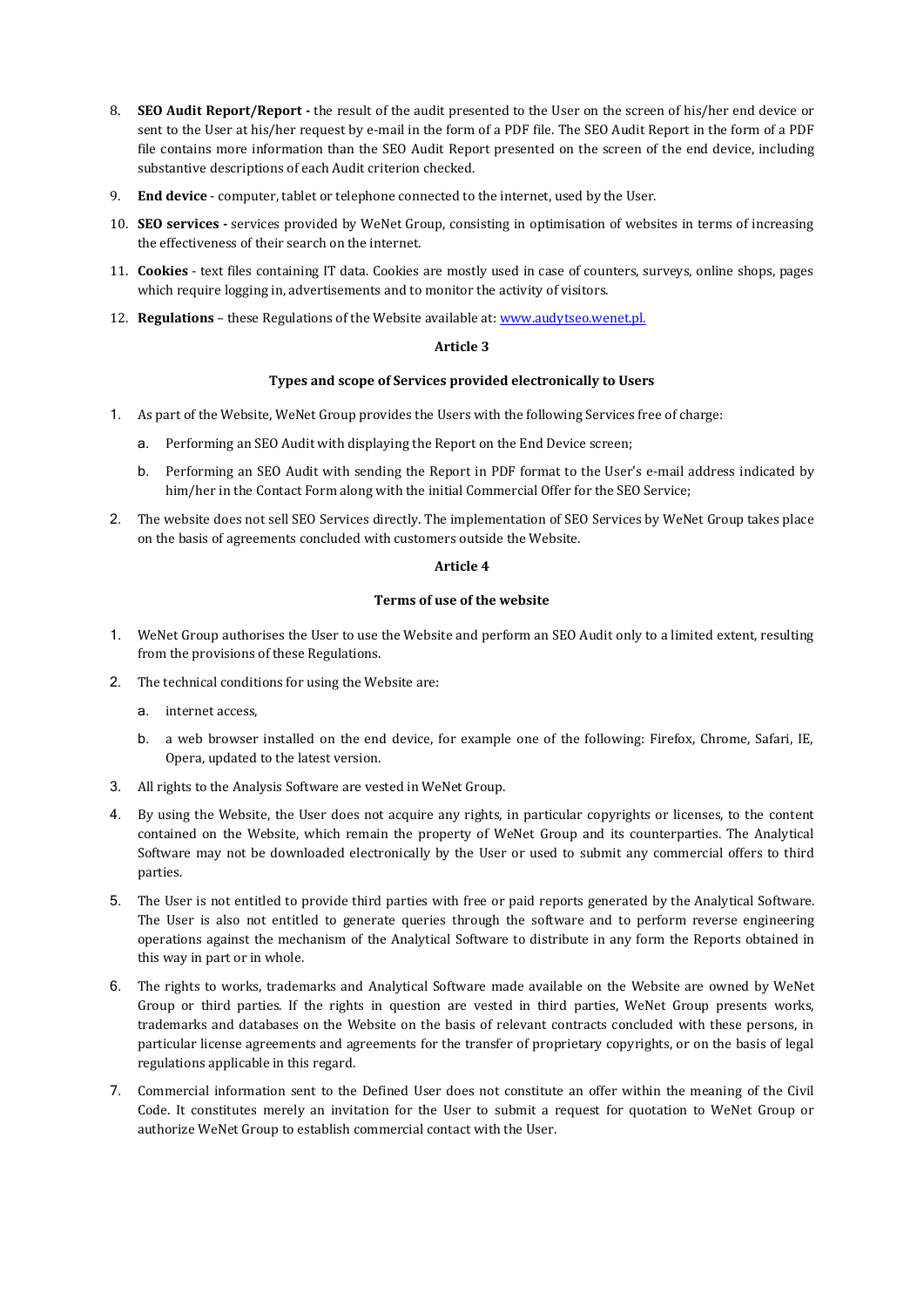- 8. It is forbidden for Users to post illegal content, content contrary to decency and infringing the rights of third parties using the Website's communication tools.
- 9. WeNet Group reserves the right to introduce restrictions on access to the Website without giving any reason, in particular against Users who violate the rules of using the Website.
- 10. WeNet Group reserves the right to temporarily suspend the provision of Services in connection with the modernisation or reconstruction of the Website or maintenance works of the ICT system.
- 11. WeNet Group is not responsible for interruptions in the provision of Services resulting from reasons beyond its control, in particular force majeure.

### Article 5

# Conditions for concluding and terminating an agreement with WeNet Group for the provision of Services by electronic means

In the case of each Website User, conclusion and termination of the agreement for electronic provision of Services shall take place each time the Website content is viewed and Services available to the User are used.

# Article 6

#### Liability

- 1. WeNet Group shall not be liable:
	- a. for the Defined User' s provision of data inconsistent with the actual state of affairs, incomplete or outdated;
	- b. for damage caused by the User providing the information referred to in section 2 in the live chat tools.
- 2. Each User is fully responsible for breaking the law or for damage caused by his/her actions on the Website, in particular by providing false data, disclosing a legally protected secret or other confidential information, violating personal rights or intellectual property rights of third parties.
- 3. WeNet Group shall not be responsible, in particular in terms of compensation, towards any User for any losses resulting from incorrectness, outdatedness or quality of data contained in SEO Audit Reports.
- 4. WeNet Group is not responsible for the actions of third parties or any Users who use the SEO Audit Reports in a manner inconsistent with the rules of using the Website.
- 5. In no event shall WeNet Group be liable for any damage or viruses that may infect any User's equipment while using the Website, and in particular in connection with downloading any materials, files, text, photos, graphics, audio or video from it.

#### Article 7

# **Statistics**

WeNet Group reserves the right to collect and process anonymous statistics on Users in order to learn about their preferences and assess compliance with the rules of using the Website and the Regulations. The above data does not constitute personal data within the meaning of applicable law and is not subject to protection provided for therein.

#### Article 8

#### Provisions regarding cookies

- 1. WeNet Group informs that when using the Website, short text information called cookies is saved on the User's end device. Cookies contain such IT data as: the name of the website they come from, the storage time on the User's end device, recording parameters and statistics and a unique number. Cookies are directed to the Website server via a web browser installed on the User's end device.
- 2. Cookies are used on the Website for the following purposes: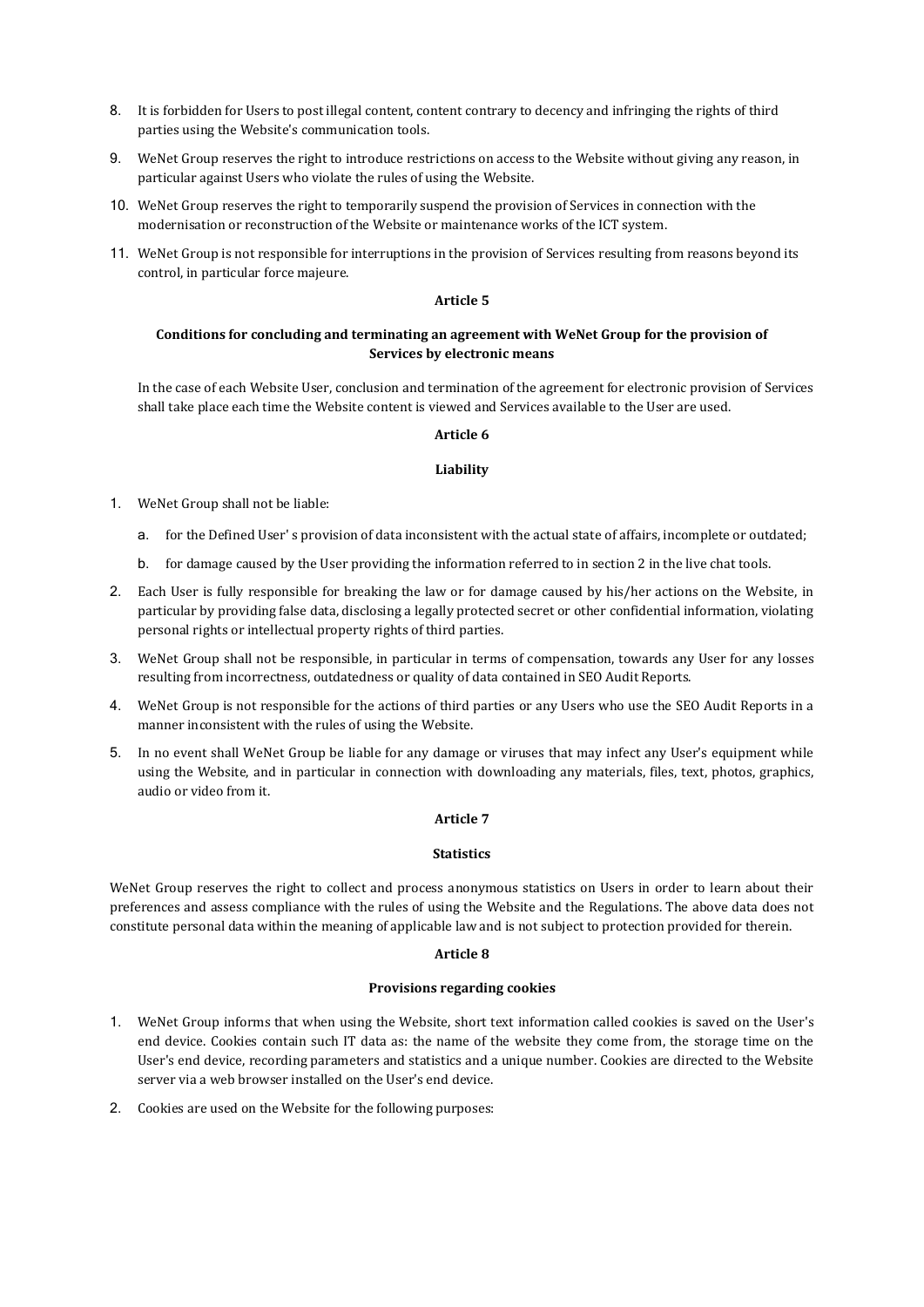- a. maintaining the technical correctness and continuity of the session between the Website server and the User's end device;
- b. optimisation of the use of the Website by the User and adjustment of its display on the User's end device;
- c. ensuring the safety of using the Website;
- d. collecting statistics on visits to the Website supporting improvement of its structure and content;
- e. displaying advertising content on the User's end device optimally tailored to his/her preferences.
- 3. The Website uses two types of cookies: session and persistent. Session cookies are files that are automatically deleted from the Website User's end device after logging out of the Website or after leaving the Website pages or after turning off the web browser. Persistent cookies are stored on the User's end device within time specified in the parameters of the cookies or until they are deleted by the User. Persistent cookies are installed on the User's end device only with his/her consent.
- 4. WeNet Group informs that:
	- a. by default, web browsers accept the installation of cookies on the User's end device. Each User of the Website can, at any time, change settings concerning cookies in the internet browser used by him/her in such a way that the browser automatically blocks cookies or informs the User about placing them on his/her end device each time. Detailed information on the possibilities and methods of handling cookies is available in the settings of the web browser used by the Website User;
	- b. limiting the use of cookies by the User may adversely affect the correctness and continuity of the provision of Services on the Website.
- 5. Cookies installed on the Website User's end device may be used by advertisers or business partners cooperating with WeNet Group.
- 6. The content of cookies does not allow to identify Users. Cookies may be regarded as personal data only in connection with other data providing identification made available to WeNet Group by Users while using the Website.
- 7. Only WeNet Group has access to cookies processed by the Website server.

# Article 9

# Rules for the processing of personal data

- 1. WeNet Group SA with its registered office in Warsaw, at ul. Postępu 14 A, 02-676 Warsaw, entered in the Register of Entrepreneurs kept by the District Court for the Capital City of Warsaw, 13th Economic Department of the National Court Register, KRS (National Court Register number): 0000681163, with a share capital of PLN 5,000,000.00, is the data controller within the meaning of the provisions of the GDPR:
	- a. Defined Users, in terms of data made available to WeNet Group in the Contact
		- Form or by using live chat tools, i.e. name, surname, name and VAT of the represented company, e-mail address, fixed or mobile telephone number, content of correspondence conducted with WeNet Group by using live chat tools and cookies files connected with data unambiguously identifying the identity of the Registered User.
- 2. Data of Defined Users is processed:
	- a. for the purpose of rendering electronic services by WeNet Group, referred to in these Regulations, within the meaning of Article 6(1)(b) of the GDPR and on the basis of consent granted pursuant to Article 6(1)(a) of the GDPR, which may be withdrawn by the subject at any time, without affecting the legality of processing performed on the basis of consent before its withdrawal.
	- b. for the purpose of marketing activities of WeNet Group within the framework of legally justified interest of the controller pursuant to Article  $6(1)(f)$  of the GDPR in accordance with the statements of will of the Customer concerning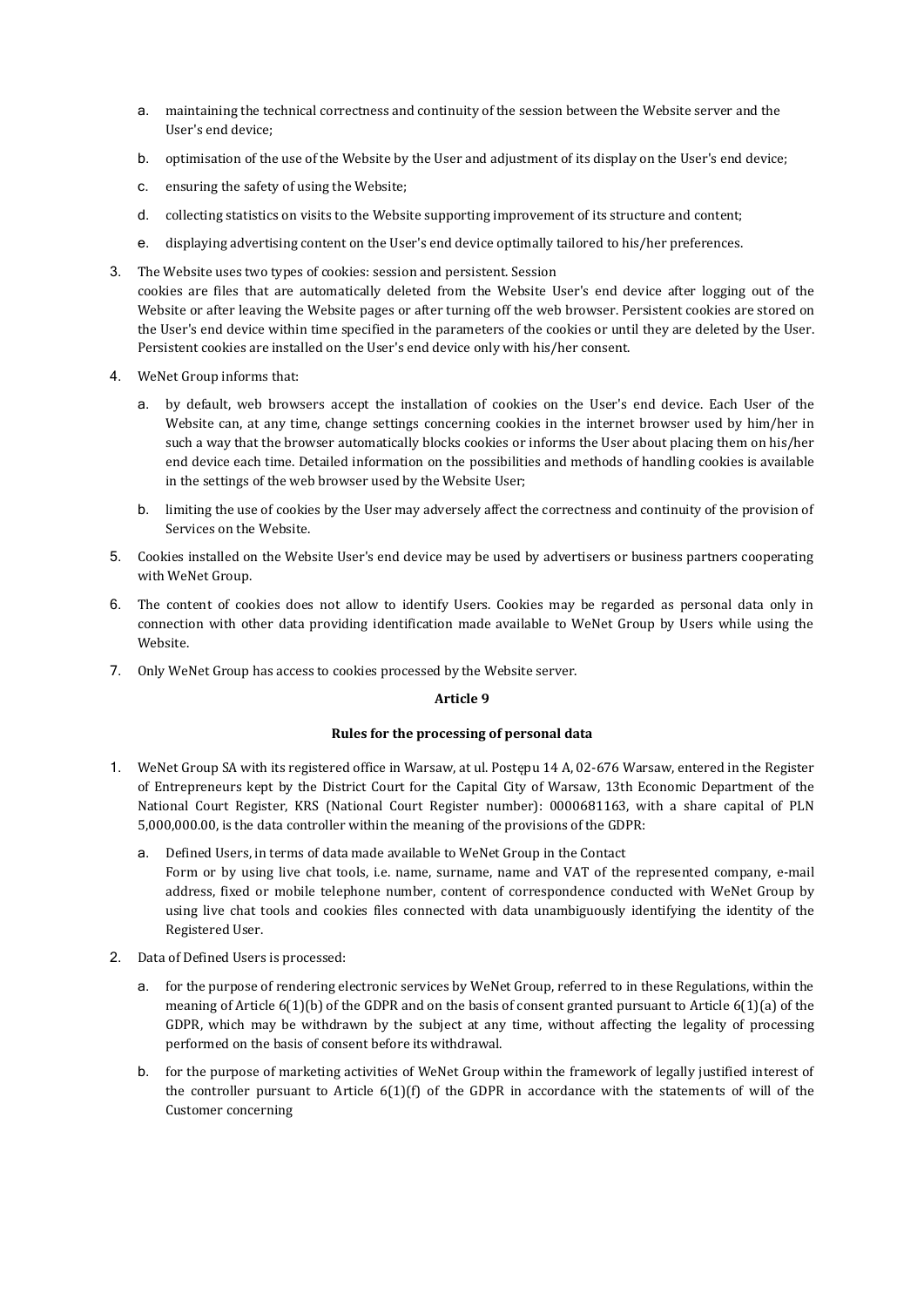data processing and marketing communication specified in the GDPR and in the Act on the provision of electronic services and the Telecommunications Law. Consent granted to WeNet Group within the scope of the above-mentioned marketing communication may be withdrawn by the Customer at any time, without affecting the legality of processing performed on the basis of consent before its withdrawal.

- c. for the purpose of fulfilling the legal obligations of the WeNet Group towards the data subject specified in the GDPR, within the meaning of Article 6(1)(c) of the GDPR referred to in section 6 below.
- 4. The data of Defined Users may be made available at the request of authorised state authorities. In addition, cookies relating to it may be made available to advertisers and business partners cooperating with WeNet Group.
- 5. Data made available by a Defined User are processed by WeNet Group until the User withdraws consent for marketing communication referred to in section 2(b). In addition, the Data of Defined Users is processed for the period required by WeNet Group to perform and document the legal obligations imposed by the provisions of the GDPR towards Users and Registered Users, referred to in section 6.
- 6. Every entity whose data is controlled by WeNet Group shall have the right to request WeNet Group to access, rectify, delete or restrict processing of the data to which it relates and the right to object to processing, as well as the right to data portability.
- 7. Contact with the Data Protection Officer of the WeNet Group: Agnieszka Sawicka, iod@wenet.pl.
- 8. Every User whose data is controlled by WeNet Group has a right to lodge a complaint to the President of the Personal Data Protection Office.
- 9. WeNet Group processes personal data in ICT systems, access to which is strictly limited. WeNet Group uses technical and organisational measures to ensure the security of personal data processed on the Website, including protection against disclosure of data to unauthorised persons. ICT systems and procedures used by WeNet Group are regularly monitored in order to detect possible threats.

# Article 10

### Complaint procedure

- 1. Complaints concerning the functioning of the Service and questions on the use of the Service should be sent to the e-mail address: dok@wenet.pl. The complaint should contain the data of the person lodging the complaint (name, surname, address) and the justification for the complaint.
- 2. WeNet Group will consider the complaint within 30 calendar days from the date of its receipt and will immediately inform the User by e-mail about the method of its consideration. In a situation where the information provided in the content of the complaint needs to be supplemented, the time for considering the complaint may be extended.
- 3. The User has no right to appeal against the content of the reply to the complaint.

# Article 11

# Final Provisions

- 1. By using the Website, the User accepts the content of these Regulations.
- 2. WeNet Group reserves the right to unilaterally amend the provisions of these Regulations at any time by publishing the current version on the Website.
- 3. The rules of using other websites of the Service Provider are regulated by separate regulations published on these websites.
- 4. In matters not regulated herein, the provisions of the Polish law shall be applicable.
- 5. For the settlement of disputes arising from the provision of the Services specified in these Regulations, the competent court is the common court of the registered office of the Service Provider.